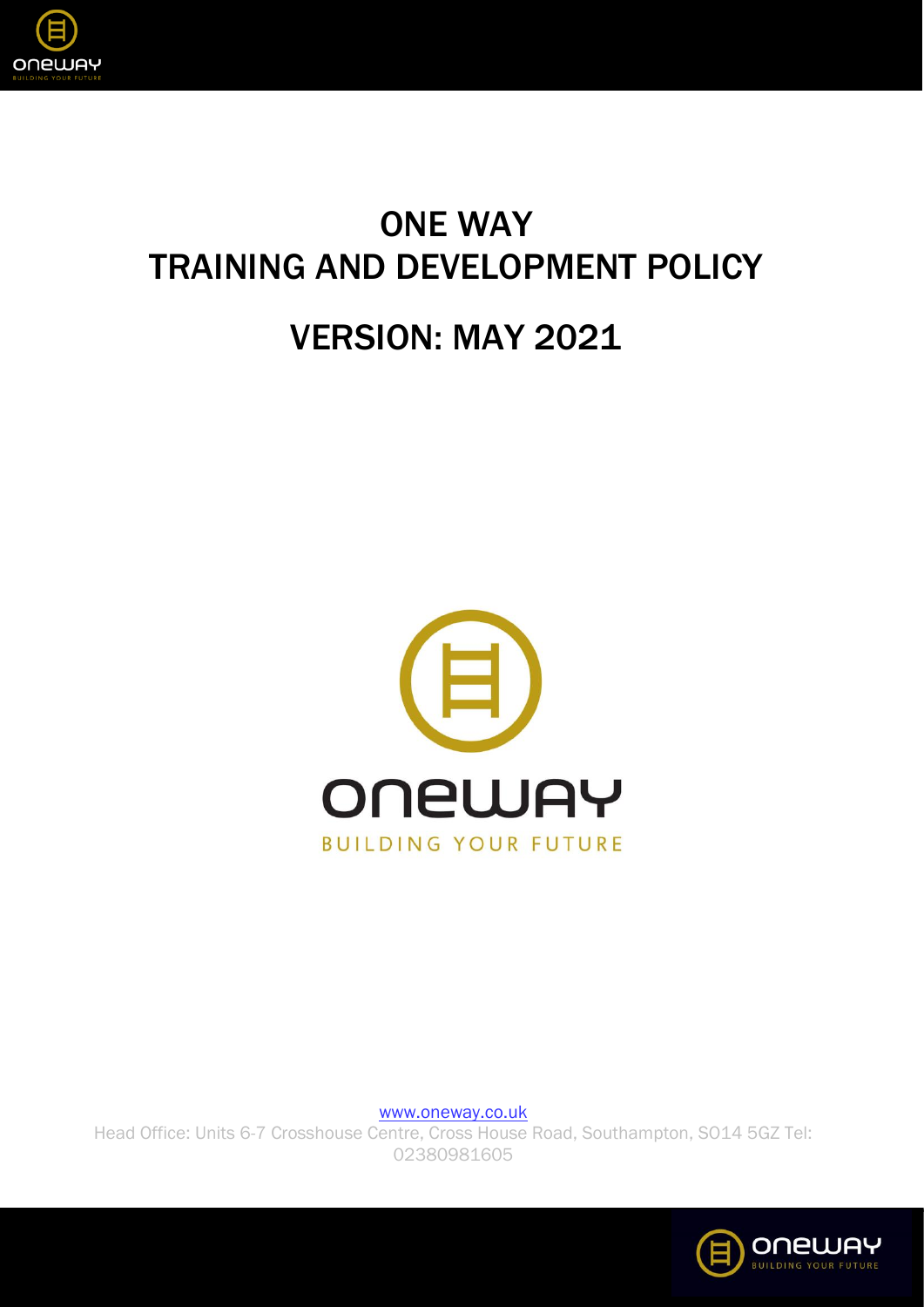

## **Policy**

One Way ("the Company") is committed to excellence in people development in order to maintain and enhance its position as a leading recruitment company. We aim to create a culture of learning throughout, where individuals take responsibility in partnership with us for their development. The Company recognises the need to develop its employees so that they are fully equipped to deliver our business objectives.

## This policy does not form part of any employee's contract of employment and we may amend it at any time.

## **Objective**

To ensure that the Company's employees have access to learning, development and training opportunities which enable them to be suitably knowledgeable and skilled to carry out their role within the organisation, and to develop their talents in any ways that fit with the organisation's development to meet its strategic objectives.

### Aims

The main aims of this policy are to:

- equip people with the technical skills required:
- provide leadership and management development to all managers within the Company;
- identify the development needs of the Company and those of individuals and balance the two;
- ensure that development needs are identified as part of the business planning process and reviewed regularly;
- promote the use of the full range of development opportunities, ensuring that where a formal course is chosen it is the most appropriate solution;
- ensure equality of access to all development opportunities.
- provide career development for all;
- provide personal and tailored consultancy services to help individuals and teams meet their needs;
- provide effective induction for all new appointees and people moving jobs;
- ensure the effective delivery of mandatory training e.g. Health and Safety, Equal Opportunities etc.;
- ensure that appropriate skills are in place to deliver the business strategy; and
- Provide a working environment where continuous learning and development take place that help individuals to gain more enjoyment from their roles, increase motivation and enhance staff retention.

## Equal Opportunities

The Company is committed to ensuring equality of learning opportunity, hence no individual will be excluded from learning on the grounds of gender (including gender reassignment), age, martial status, disability, racial grounds (race, colour, nationality), sexual orientation, religion or belief, responsibility for dependants, trade union membership or employment status. Part time and fixed term will have equal access to learning and development opportunities appropriate to their role.

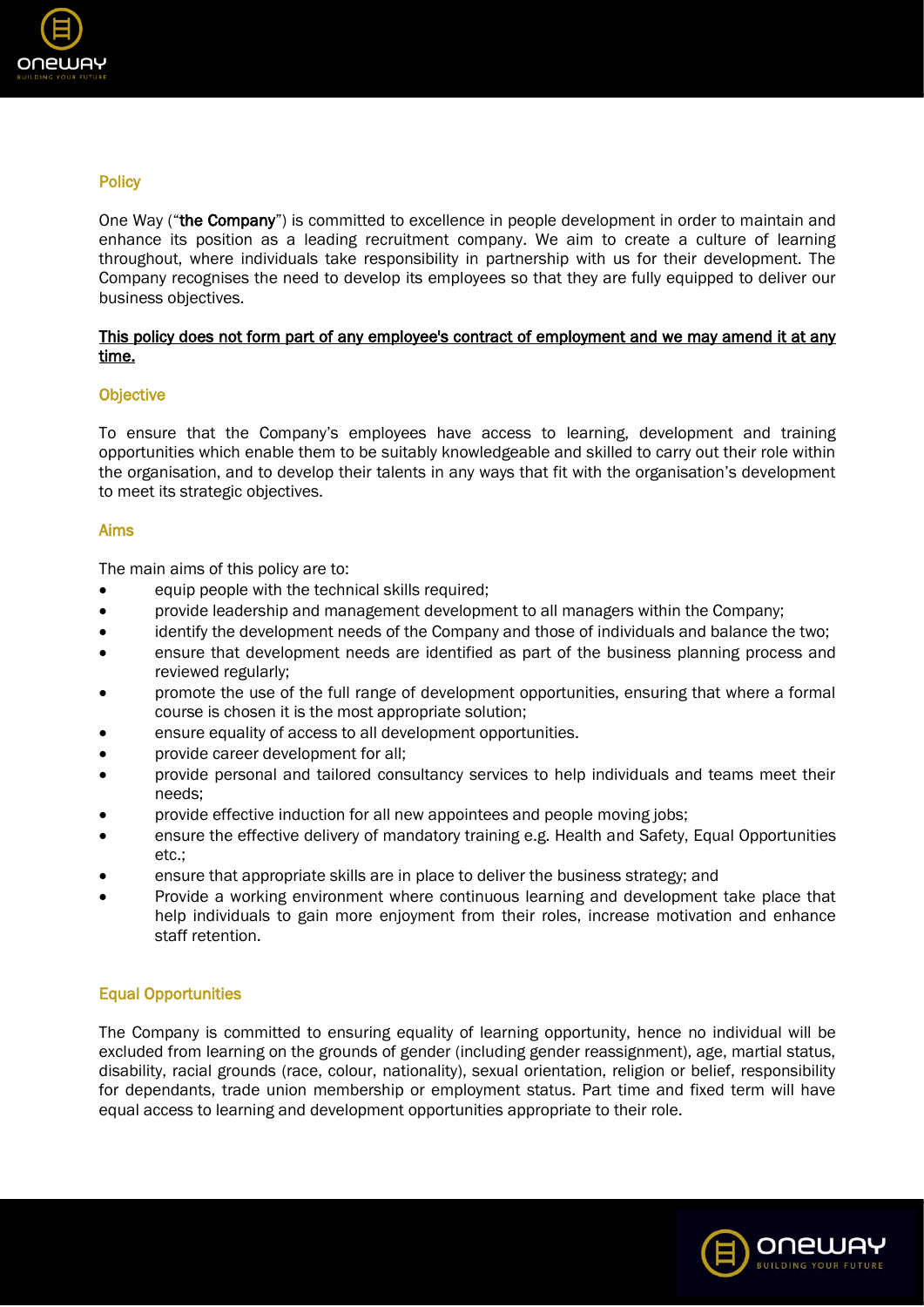

#### **Responsibilities**

#### **Employees**

The Company believes that team members' development is most effective when the individual takes responsibility for identifying any workshops for self-development which will enhance work performance through increased skills and knowledge.

Learning needs and opportunities will also be identified through the support, supervision and review process to meet business needs.

#### Line Managers

Line managers and team leaders are responsible for assisting team members to identify learning needs and for ensuring that they review these with individuals on a regular basis during reviews and weekly 1:2:1 meeting.

Line managers have a responsibility to monitor and evaluate the effectiveness of learning for team members who have undergone training. Line managers should ensure that individuals implement the skills that they have gained through training.

#### Training Department

The Training Department is responsible for producing the training material/workshops and for ensuring that a central record of all team members training is maintained on each individual's record on the PeopleHR system.

#### **Procedures**

#### Identifying the Training Needs

Each team member will have individual performance reviews where training requirements will be discussed and set. The training department should be advised at the earliest opportunity to allow for resources to be made available and the appropriate planning to take place.

Development needs should be reviewed formally at least twice a year during the appraisal process.

#### Implementing the Training Needs

Training is carried out either in-house or sometimes by an external trainer.

In-house training may take place by attendance at:

- Group meetings:
- Staff meeting;
- Workshops; and
- Webinars.

External courses include:

- Sales training;
- REC; and
- Webinars.

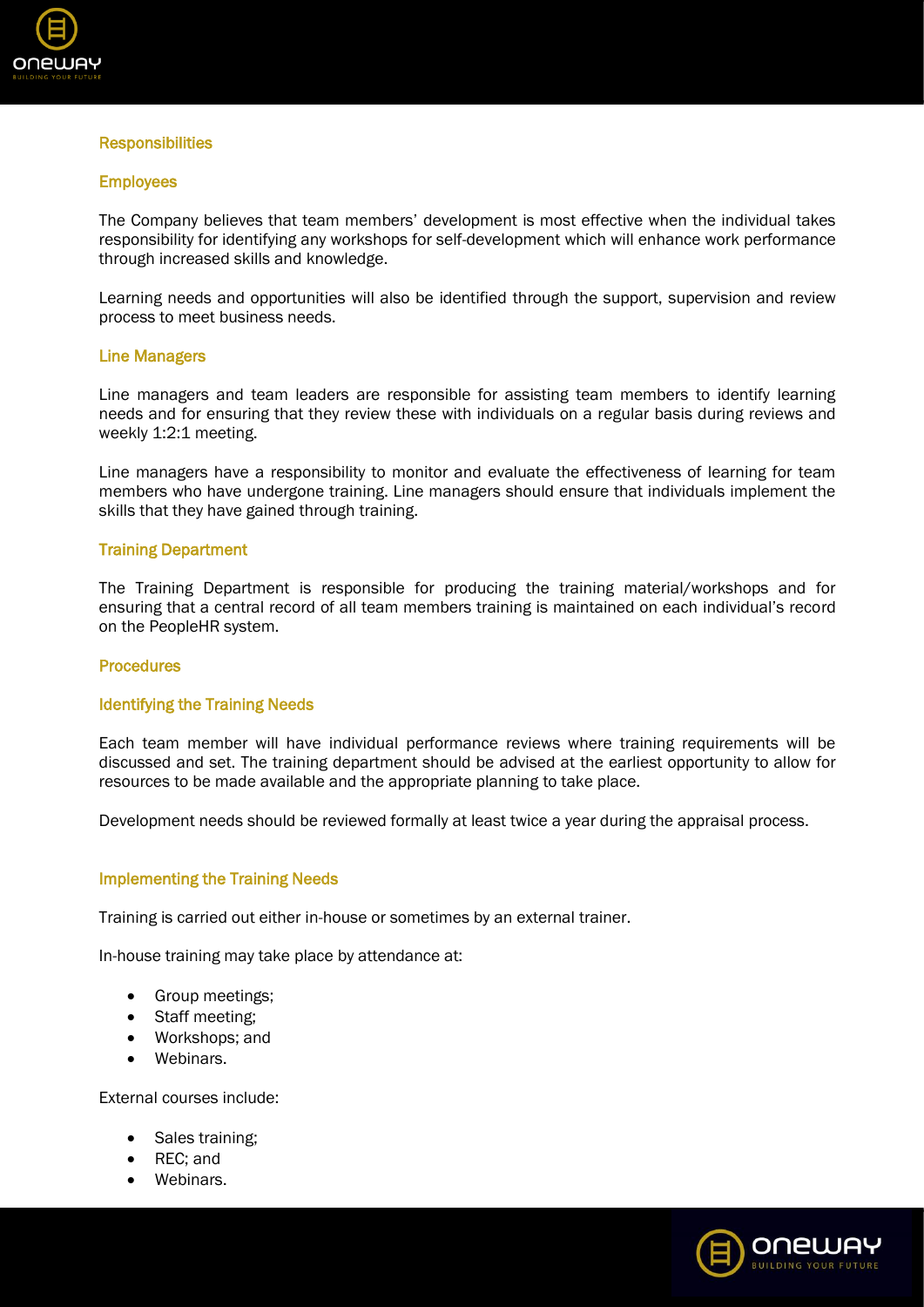

Team members wishing to attend external public training courses must request this via their Line managers and Team leaders and approval obtained in advance by either of the company Directors. The cost of such attendance will be borne by the Company

## Training Costs

From time to time the Company may pay for the Employee to attend training courses. In consideration of this, the Employee agrees that if their employment terminates after the Company has incurred liability for the cost of them doing so the Employee will be liable to repay some or all of the fees, expenses and other costs (the Costs) associated with such training courses.

The Employee shall repay the Company as follows:

- if the Employee ceases employment before they attend the training course but the Company has already incurred liability for the Costs, 100% of the Costs or such proportion of the Costs that the Company cannot recover from the course provider shall be repaid
- if the Employee ceases employment during the training course or within 12 months of completing the training course, 100% of the Costs shall be repaid
- if the Employee ceases employment more than 12 months but no more than 24 months after completion of the training course, 50% of the Costs shall be repaid
- if the Employee ceases employment more than 24 months but no more than 36 months after completion of the training course, 25% of the Costs shall be repaid.
- Thereafter, no repayment shall be required.

The Employee shall not be required to repay any of the costs if:

- The Company terminates the Employee's employment, except where it was entitled to and did terminate the Employee's employment summarily; or
- The Employee terminates their employment in response to a fundamental breach by the Company.

The Employee agrees to the Company deducting the sums under this clause from their final salary or any outstanding payments due to them.

The Employee agrees that if the Company waives their obligation to repay the Costs, the Employee will be solely responsible for any income or other tax payable as a result of the waiver and the Employee shall indemnify the Company on a continuing basis in relation to any such tax.

The Employee agrees that in the event of failure to complete any coursework or adequately revise which results in a re-sit of any examination, the cost of any re-sit will be at the Employee's own expense.

#### Induction

All new team members are given a timely programme of induction including an introduction to all policies for the Company. This is an essential part of staff learning and development and integration into the Company's working environment.

One Way are committed to providing our customers with a fault free and reliable service.

To achieve this objective, it is essential that an effective Quality Assurance system is developed, implemented and, through monitoring both the service provided and customer's perception, making